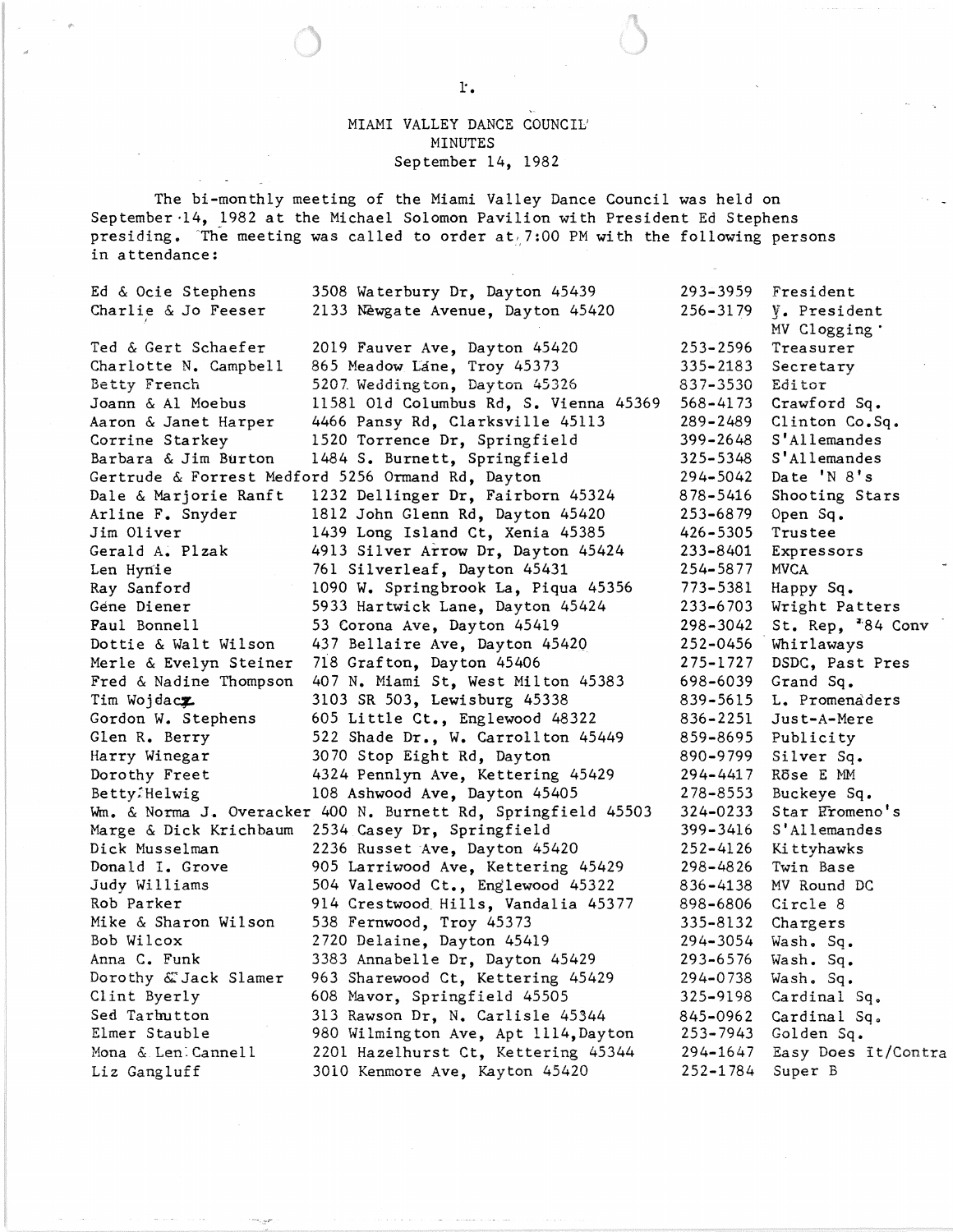Marge & Cecil Hartis George & Pat Baver John & Dorothy Roasa Bill Warrick Richard Ehlers Dale Williamsop. Dottie Wilson John & Virginia Sesslar 5880 S.Chas. Clifton Rd, S. Charleston 58 W. Ridgeway Rd, Centerville 45459 2165 Knoll Dr, Beavercreek 45421 P.O. Box 162, Hillsboro 45133 5033 Lauderdale Dr, Dayton 45439 5807 Rosebury Dr, Huber Hts. 45424 9875 Plesant Plain Rd, Brookville 45309 833-5680 437 Bellaire Ave, Dayton 433-6129 Trustee/Adv.Sq. 426-4585 :State Corp. 393-3633 EZ Rounds 296-1010 Sq. A-Go-Go 233-7878 252-0456 462-8803 Lake Choctaw  $2 \times 4$ 's Curli-Q's DSD

It was voted to dispense with the reading of the minutes from the last meeting. and to, approve them as mailed.

The treasurer's report was given by Gert Schaeffer, indicating a balance on August 31, 1982 of \$57,788.91--\$9,428.04 in the general operating fund, \$38,360.87 in the building fund and \$10,00 in escrow for the 1984 convention. Al Moebus made a motion to accept the report as read. Gene Diener seconded the motion. Motion carried.

Charlie Feeser reported that the A-l 'workshop with Dave Hodson ended on August 30. An A-2 workshop will begin on October 6 with Chuck Myers at Sorrell's Courtyard in Miamisburg. This will be on Wednesdays from 7:30-10:00 PM. An Open House and a free get-aquainted dance will be held on September 29 for all dancers dancing A-I. The dances will be on an A-I level with two A-2 calls being taught each week.

An A-l level group is starting at the Stouder Community and Health Education Center in Troy with Joe Chiles and Keith Zimmerman calling. Rounds will be with Ruth Rickey. This group will dance on the first and third Friday nights.

The council beginning open house was held on September 13. There was a good turnout of both prospective dancers and angels. Any club belonging to the Council may send angels to the lesson classes.

A new C-l workshop is starting at Burhardt Center. Dave Hodson is teaching this on Thursdays for 12 weeks from 8:00-10:30 PM. \$40.00 per couple.

Representatives from the Miami Valley Cerebral Palsy Association gave a presentation on United Cerebral Palsy and the Telethon which is to be held in January. MVDC was invited to hold a benefit dance in January. Ed Stephens asked the representatives to go back to their clubs and talk about it. If there is interest on the part of some of the clubs to sponsor such a dance, they should let Ed know.

Appreciation;was expressed to the City of Dayton for providing MVDC with a float in the Kettering Holiday At Home Parade.

Mike Grady, Circle 8's, and Jim Burton, S'Allemandes, were appointed as Trustees to replace Don Blomberg and Bob Strong.

The Nominating Committee for 1983 officers is as follows: Cecil Hartis, Chairman, Gordon Stephens and Corrine Starkey. The election will be held in November. Suggestions for nominations should be given to the committee as soon as possible.

Len Hynie, representing the Callers' Association, asked if there has been any confusion because of the change of the names of the levels of dancing. Quite a lengthy discussion ensued.

2.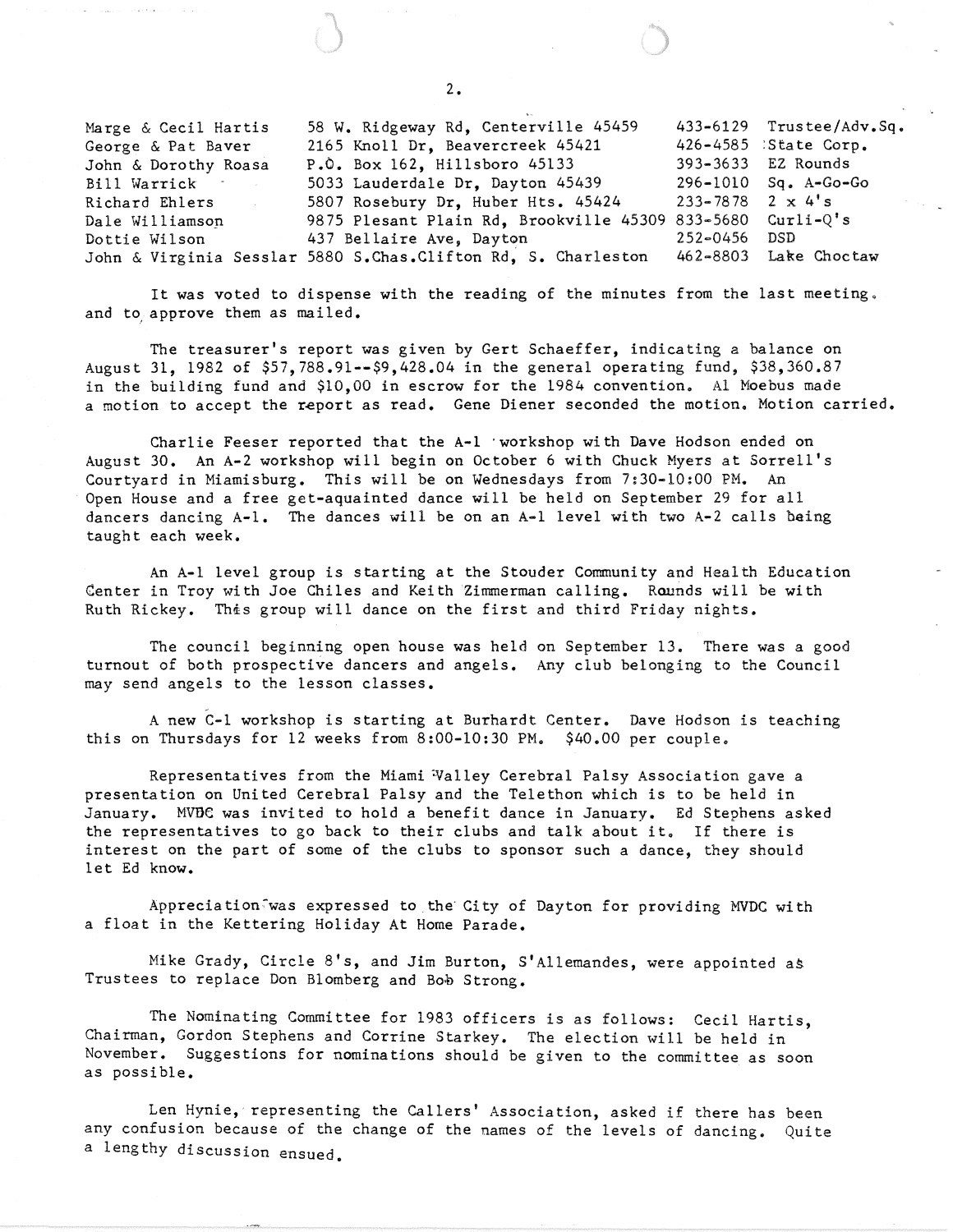The first dance for this year's lesson class members will be on November 28. Flyers will be sent out soon.

 $f$ Betty French reminded everyone that news articles are due by the 20th of the month. Please notify Betty if there are changes in officers, place of dancing time of dances, etc., Betty also should be notified of any workshops being held by the clubs so information can be included in the newsletter. Schedules for the first half of 1983 are due by September 20'. It was suggested that a phone number be listed on the schedule for the place clubs are dancing.

Michael Solomon support checks should be given to Mady D'Aloiso or Janet Warren. They do not go to the MVDC Treasurer.

Flyers for the 1983 State Convention in Cincinnati are available at the Pavilion. There will be clogging in Cincinnati at the convention.

Paul Bonnell encouraged each club to begin now to choose an Honor Couple for 1983. These would be recognized by the Council and from this group would be chosen one couple to represent the Council in Cincinnati.

At the recent State Corporation meeting the '82, '83 and '84 conventions were discussed. It has been suggested that the publicity dress for the 1984 convention be state wide since this will be the Silver Anniversary convention.

Names of callers who are to participate in the State Fair Square Dance Day should be turned in earlier so the schedule can be worked out and given to the fair board so the callers, can be notified. Bonnells were judges for the Youth Competition at the Fair.

Anyone having memorabilia from any of the previous conventions are asked to let the committee know so it can be disprayed at the '84 convention. 7000 dancers is the goal for this convention. Everyone will be needed to help.

The big question now is "Who will follow Jo and Paul Bonnel as Convention Chairpersons?" Assistant Chairpersons are needed now to work along with them on the '84 Convention and then to take over on the '88 convention.

Glenn Berry, PubliGity Chairperson, reported a busy 30 days with demos at Bellbrook, Rax Roast Beef, Springfield, Dayton Mall and Kettering's Holiday at Home.

Gov. Rhodes proclaimed September 20-26 as Ohio Square Dance Week.

The suggestion was made that the council build a float to be used in a variety of parades in 1984 for publicity for the Silver Anniversary.

Plans for the proposed free dance for members of MVDC Council to be held this fall have not been made. After much discussion, Joan Moebus made the motion, seconded by Evelyn Steiner, that the idea be dropped at this time. Motion carried.

Forms are available to send in for listing in the National Square Dance Directory.

Information about incorporation was presented. Incorporation of the individual square dance clubs is recommended for preventing individual's being sued in case of a person's being injured at a club dance. This information if available from Ed Stephens or by writing to: Anthony J. Celebrezze, Jr., Secretary of State, 30 East Broad Street, 14th Floor, Columbus, Ohio 43215 (614-466-3910). The fee for incorporating is \$25.00.

.. ..